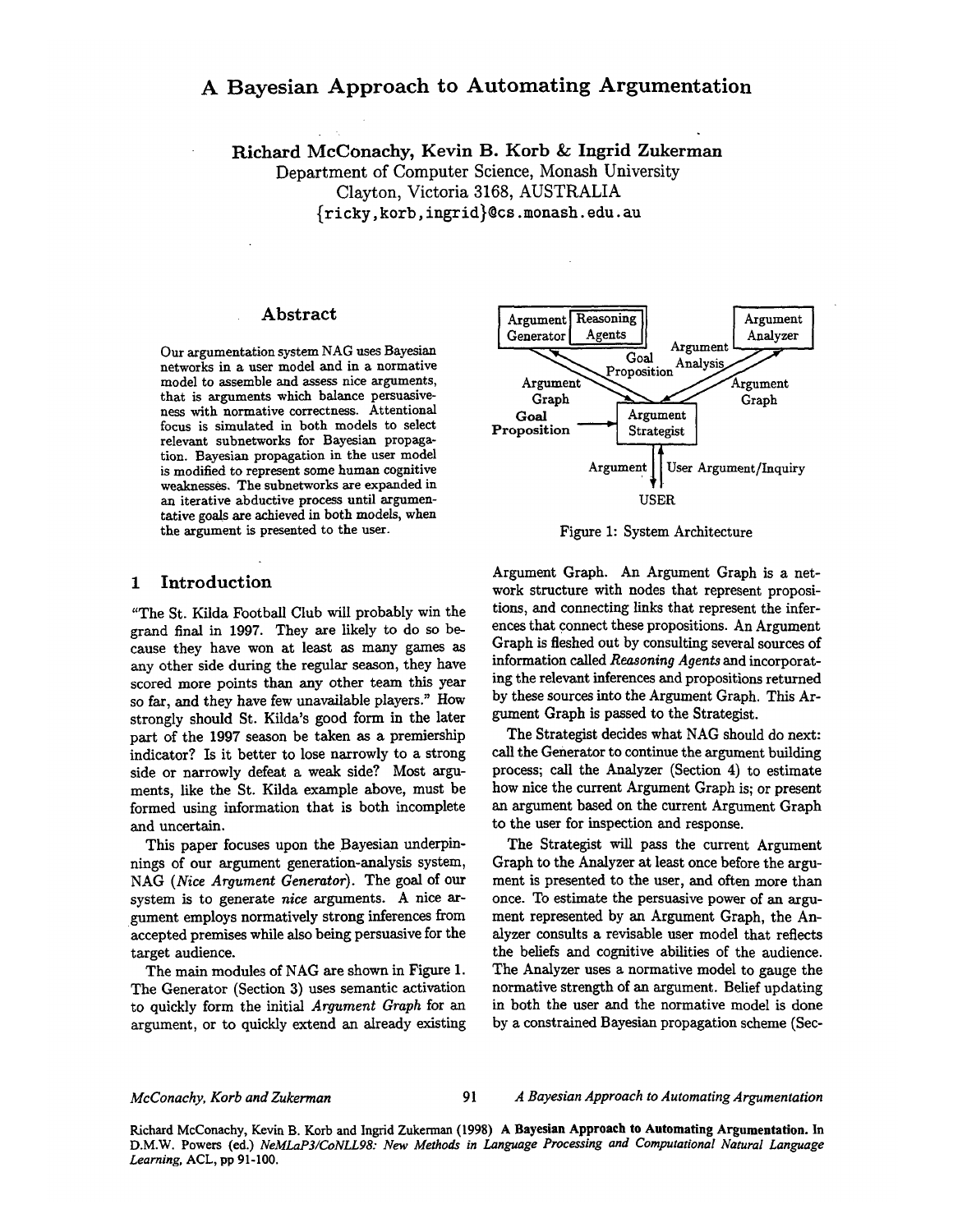tion 4). In the user model, Bayesian updating is adjusted by multiplicative factors which model three human cognitive weaknesses (Section 4.1).

If the Analyzer detects problems with the Argument Graph it highlights the weaknesses for the Generator to fix. In this way a cycle of alternately critiquing and extending the graph is continued until a successful Argument Graph is built, or NAG is confronted with an event that prevents it from continuing, such as the Generator failing to find relevant new evidence or the Strategist noticing that the allowed amount of time has run out.

# 2 Related Research

Charniak and Goldman (1993) describe a Bayesian plan recognition system that uses marker passing as a method of focusing attention on a manageable portion of the space of all possible plans. This is similar to the way in which NAG uses spreading activation to focus on a small portion of the available data when generating arguments.

The approach of "interpretation as abduction" used in (Hobbs *et al.,* 1993) aims to recover the premises and inferential links which lead to the conclusion of some given argument. This is similar to NAG's argument analysis. There are two important differences between NAG and the work by Hobbs *et al.:* NAG is a system that reasons under uncertainty, and NAG performs both analysis and generation. A generative system based on the work of Hobbs *et al.*  is described in (Thomason *et al.,* 1996). This system deals with what can be readily inferred, and so deleted, during communication, but the generated discourse does not present an argument in support of a proposition. Two systems that can turn an existing fully explicit argument into an enthymematic one are described in (Horacek, 1994) and (Mehl, 1994). However, both of these systems require a complete argument as input, unlike NAG, which constructs its own.

## **3** Argument Generation

The Generator receives the following inputs: (1) a proposition to be argued for; (2) an initial argument context; (3) two target ranges of degrees of belief to be achieved (one each for the normative model and the user model); and (4) a system attitude parameter, which determines the extent to which the system will take advantage of the user's erroneous beliefs.<sup>1</sup> An argument context is the set of propositions and concepts appearing in the discussion preceding the argument or in the current Argument Graph. The degrees of belief to be achieved are expressed as ranges of probabilities, e.g., [0.5, 0.6], in order to be able to represent a variety of goals, e.g., inducing indifference or assent.

The Generator produces an Argument Graph which starts from *admissible premises* and ends in the goal proposition. Admissible premises are normatively acceptable propositions that are either already believed by NAG and the user (sufficiently for the argument to work) or are assented to by the user (e.g., sourced from an accepted reference work). When constructing an argument, the Generator relies on two collections of information: a normative model composed of different types of *Knowledge Bases* (KBs) and a user model also composed of different types of KBs which represent the user's presumed beliefs and inferences. A single KB represents information in one format, e.g., a semantic network (SN), Bayesian network (BN), rule-based system, or database. During the argument generation process, relevant material from several of the KBs may need to be combined into a common representation. We have chosen BNs for this purpose because of their ability to represent normatively correct reasoning under uncertainty, and because altering the normal Bayesian propagation rules allows us to model some human cognitive phenomena.

When assembling an Argument Graph, NAG develops two BNs: the BN forming one of the KBs in the user model, and the BN forming one of the KBs in the normative model. As arguments are built up, material obtained from other KBs may be convetted to BN form and added to the appropriate BN, e.g., material from a rule-based system in the normative model may be added to the normative BN (Section 3.4). In order to reduce the amount of information NAG must deal with, a focusing mechanism is applied to highlight the portion of the complete BN in each model needed for the current argument (Section 3.2). Hence, both the user model and the normative model will contain a single Bayesian subnetwork that is under focus. The structural intersection of these Bayesian subnetworks form the Argument Graph. When analyzing the current Argurnent Graph, propagation is performed twice, once over the Bayesian subnetwork in the user model and once over the Bayesian subnetwork in the normative mode, each time using probabilistic information sourced from within the model being propagated (Section 4). Thus, we obtain the strength of the same argument in both the user and normative models.

<sup>&</sup>lt;sup>1</sup>The results in this paper are for a "normal" attitude, which allows a small departure from what is normatively correct.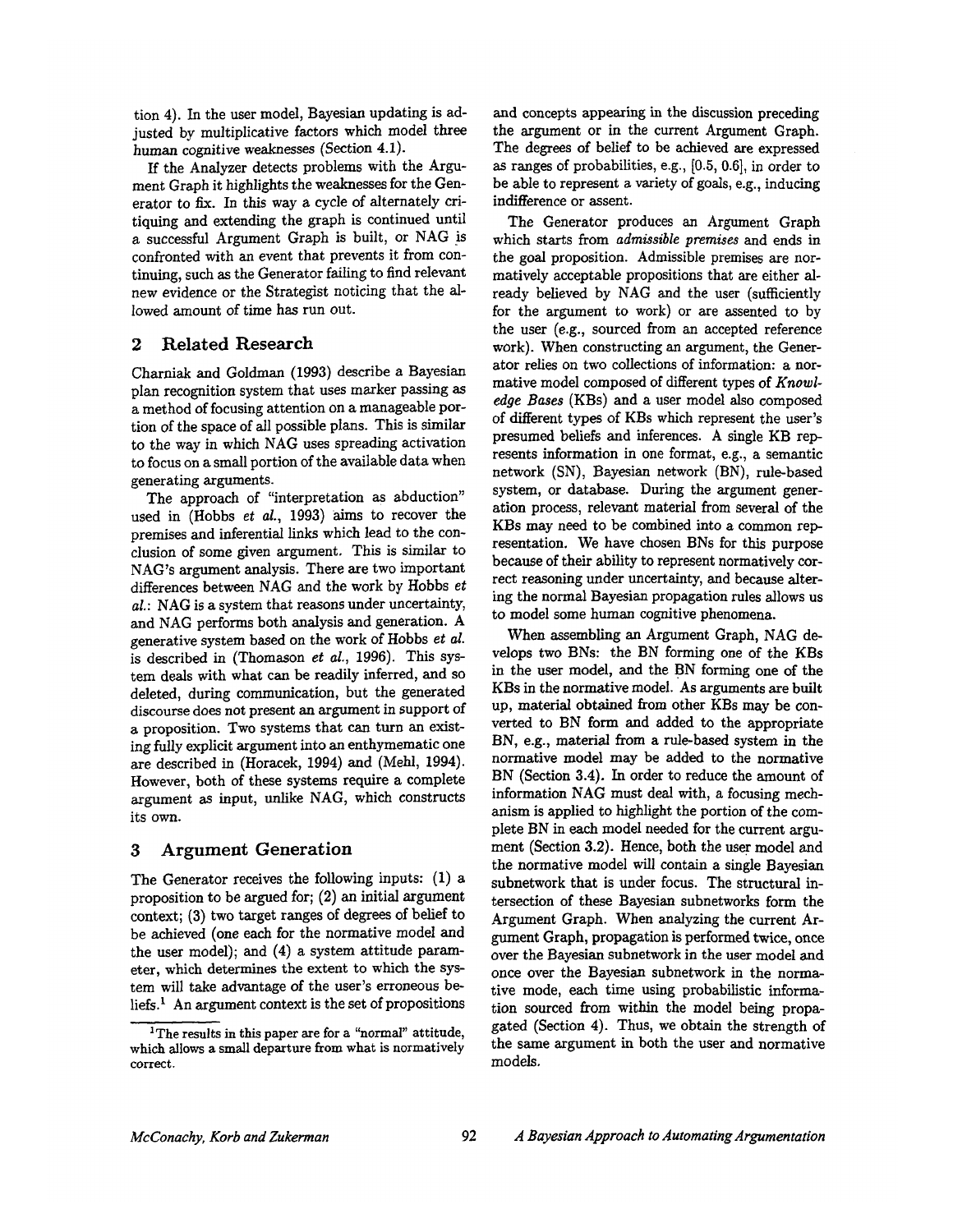

Proposition, e.g., [Porphyry copper deposit exists at Mineral Park]

Figure 2: Semantic and Bayesian Networks

#### 3.1 The Generation-Analysis Algorithm

As previously described, part of NAG's input is an initial argument context, *contexto,* which is defined by the propositions and concepts mentioned in the preamble to the argument plus the argument's goal. Having established the initial context, NAG activates the following algorithm:

## **Generation-Analysis** Algorithm

- 1.  $i \leftarrow 0$ .
- 2. Clamp any items related to the current context, *context<sub>i</sub>*, and perform spreading activation. This results in an Argument Graph containing: the clamped nodes, the activated nodes (those whose activation exceeds a threshold), plus the links connecting the nodes.

**(Section 3.2)** 

- 3. Identify new subgoals in the current Argument Graph and tag them for further investigation. **(Section 3.3)**
- 4. Pass each of the argument subgoals identified in the previous step to the Reasoning Agents, and add the new information returned by the Reasoning Agents to the current Argument Graph. **(Section 3.4)**
- 5. Pass the current Argument Graph to the Analyzer for evaluation.

**(Section 4)** 

6. If the Analyzer reports that the current Argument Graph is sufficiently nice, then present an argument based on the current Argument Graph to the user, and wait for a response.

**(Section 5)** 

- 7.  $i \leftarrow i+1$ .
- 8. context<sub>i</sub>  $\leftarrow$  context<sub>i-1</sub> + new nodes connected *to the goal during the cycle i-1.*
- 9. Go to Step 2.

### **3.2 Focusing the Argument**

Bayesian network propagation (Pearl, 1988), optimized or otherwise (see, for example, Li & D'Ambrosio, 1994), is an NP-hard problem in the general case (Cooper, 1990). NAG is designed to be an interactive system, potentially drawing upon very large knowledge bases, so complete propagation over large BNs would be too slow. In addition, NAG's user model is designed to model human cognitive abilities, and humans normally cannot absorb and analyze all data relevant to a complex problem. To cope with both of these limits on complexity we emulate the principal means available to humans for applying limited cognitive capacity to problem solving, namely attention (see, for example, Baars, 1987).

NAG uses two hierarchical SNs, one built on top of the user model BN and one built on top of the normative model BN, to capture connections between the items mentioned in the discourse. Figure 2 illustrates one such semantic-Bayesian 'pyramid'. The SN (upper levels of the pyramid) and the BN (base of the pyramid) are used by NAG to simulate attentional focus in each model. NAG takes the context in which the argument occurs as providing an initial set of salient objects. For example, if the user presents an argument to NAG, the concepts occurring in the propositions within the argument or in the preceding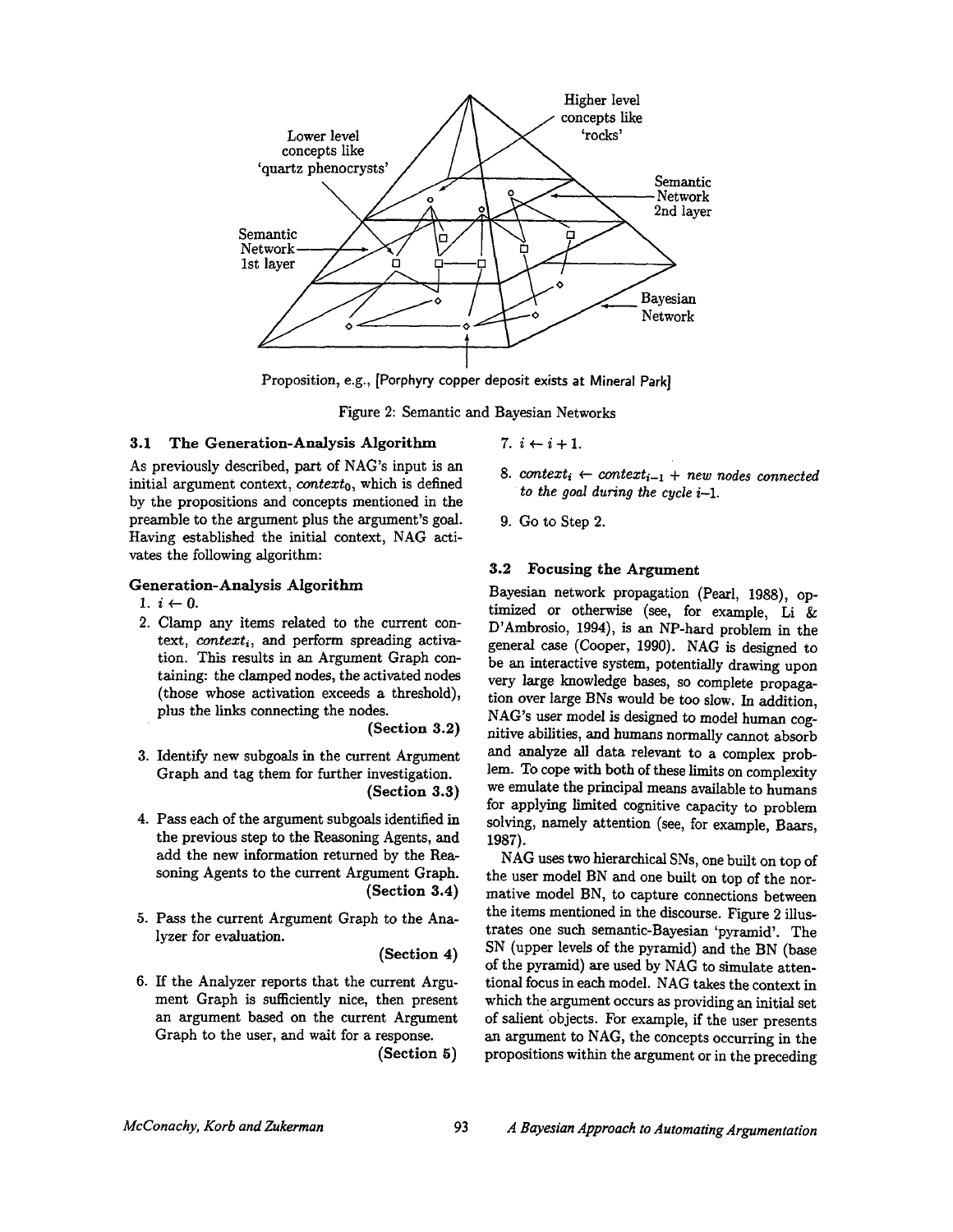discussion will be marked as salient. We use activation with decay (Anderson, 1983), spreading from the salient Objects (which are clamped) to determine the focus of attention. All items in the semantic-Bayesian networks which achieve a threshold activation level during the spreading activation process axe brought into the span of attention. The spreading activation process passes activation through the pyramidal semantic-Bayesian networks, each node being activated to the degree implied by the activation levels of its neighbors, the strength of association to those neighbors, and its immediately prior activation level (vitiated by a time-decay factor). By these means we have a direct implementation of attention which we use to zero-in upon the more useful portions of the pyramidal semantic-Bayesian networks. This iterative process ceases when an activation cycle fails to activate any new node.

Determining the more useful portions of the pyramidal semantic-Bayesian networks in this way allows NAG to save processing time in two ways: NAG can restrict itself to searching for information connected with only the most relevant propositions (the ones in focus, see Section 3.3), rather than all of the propositions known to the system; and similarly, NAG can analyze its arguments with respect to just the same relevant propositions, saving time in the Bayesian propagation procedure (Section 4).

#### 3.2.1 Focusing **Example**

Consider the generation of an argument for the proposition "A *porphyry copper deposit* exists at *Mineral Park, Arizona,"* preceded by the preamble "A *porphyry copper deposit* derives its name from a *porphyritic stock* located at the center of the *mineral deposit. A stock* is a cylindrical *igneous* mass working its way up through the earth's crust. The word *porphyritic* describes the bimodal nature of the *minerals* within the *stock:* some of these *minerals*  axe large and the rest are microscopic. For example, *porphyritic granite* at *Mineral Park* usually contains large crystals *(phenocrysts)* of *feldspar and small grains* of *quartz."* (this example is adapted from Duda *et al.,* 1978). Initially, the goal proposition and the preamble activate any propositions containing one or more of the italicized concepts, i.e., nodes  $N_1 - N_4$ ,  $N_6 - N_8$ , and  $N_{13}$  in Figure 3 (shown in grey boxes).

After clamping the nodes that correspond to this discourse context and performing spreading activation, additional nodes become activated in the semantic-Bayesian networks. All nodes whose activation level exceeds a threshold are retained and added to the Argument Graph. For this example,

this yields an Argument Graph composed of two argument fragments: (1)  $N_1 - N_3$ ,  $N_5$ ,  $N_6$ ,  $N_8$  and  $N_{11}-N_{13}$ ; and (2)  $N_4$ ,  $N_7$  and  $N_{10}$  (Figure 3).

## 3.3 Choosing Argument Subgoals

Having used the semantic priming process to add items of likely interest to the current Argument Graph, NAG must now decide which of these newly added items should be set as argument subgoals requiring further inspection. At present, all nodes connected to the goal in the current Argument Graph that have not been previously passed to the Reasoning Agents axe tagged as subgoals to be investigated (Section 3.4).

We are currently looking at methods for reducing the list of current subgoals. One technique for achieving this is to choose a subset of the current list of subgoals that seems to offer good potential for adding new support to the overall argument goal with minimal additional effort. A node is deemed to have a high potential for support if changes in its value would cause a large change in the final probability of the goal node after propagation (Section 4), and the node has not previously been passed to the Reasoning Agents (in which case NAG would have already examined the potential contribution of this node). This scheme of selecting only some of the available options for further inspection by the Reasoning Agents has not yet been implemented.

## **3.3.1 Subgoals - Example Continued**

Since none of the nodes in the current Argument Graph (Figure 3) have been passed to the Reasoning Agents at this point, all of the nodes connected to the goal in the Argument Graph are tagged as subgoals. In this example, the nodes  $N_1 - N_3$ ,  $N_5$ ,  $N_6$ ,  $N_8$ ,  $N_{11}$  and  $N_{12}$  are tagged as subgoals, and together with the goal node,  $N_{13}$ , are passed to the Reasoning Agents in order to obtain additional information (Section 3.4). The nodes that form the second fragment shown in Figure  $3$  - nodes  $N_4$ ,  $N_7$ and  $N_{10}$  – are kept, but are not expanded upon at this stage.

## **3.4 Extending the Argument Graph**

The initial Argument Graph consists of the subset of the BNs which was activated by the attentional mechanism. The Generator then activates the Reasoning Agents to collect information relevant to each subgoal in the current Argument Graph. During the process of adding this new information to the Argument Graph, the Generator must determine: (1) which of the newly returned inferences should be integrated into the Argument Graph; (2) the struc-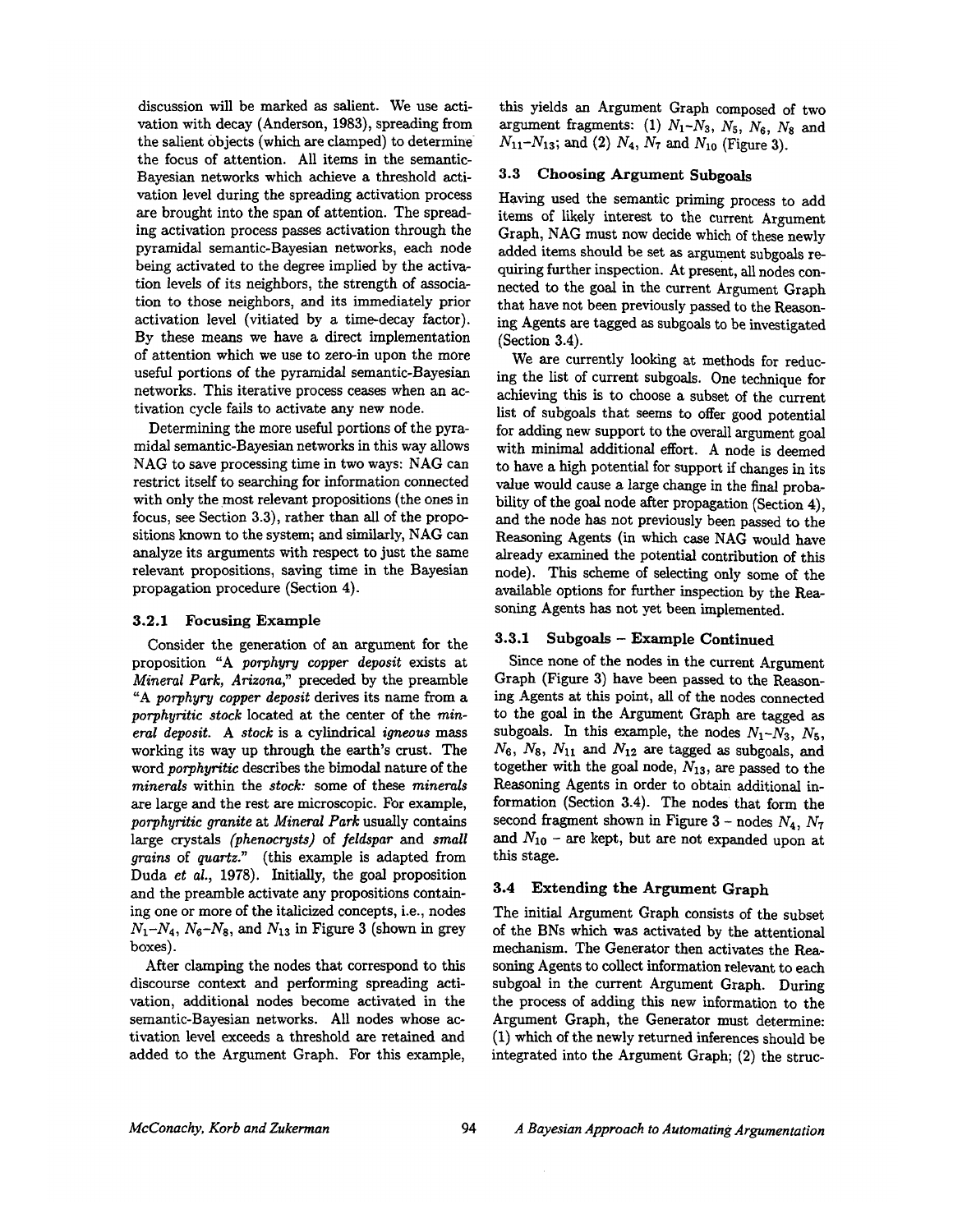

Figure 3: Initial Argument Graph for the Porphyry Copper Deposit Example

ture of the additions to the Argument Graph representing the new inferences; and (3) the parameters of the new inferences and propositions.

Which propositions and **inferences to integrate.** New propositions returned by the Reasoning Agents are added to the current Argument Graph as new nodes. NAG decides whether to introduce new inferences returned by the Reasoning Agents into the Argument Graph (or to replace existing inferences with new ones) by applying two simple rules designed to ensure that each relationship between propositions in the Argument Graph is represented only once. The two rules state that:

- *1. At most only one inference may directly connect any two propositions in the current Bayesian subnetworks in each of the user model and the normative model.*
- *2. When selecting from multiple candidate inferences, preference is given to inferences sourced from more expressive representations, where expressiveness means how much probabilistic information, including joint interactions with other factors, can be expressed by the representation.*

For example, assume NAG's qualitative rule-based system agent finds a rule stating "If  $D$  then  $E$  is possible." If the agent responsible for quantitative rulebased systems also finds a rule "If  $D$  then  $E$  with prob =  $x$ ," which NAG translates into  $D^{evidence}E$ with  $P(E|D) = x$  (assuming independence from other links incident upon node  $E$ ), then which of

these inference rules, if any, should be added into the Argument Graph? The first rule above states that at most one of these two inferences will be incorporated into the current Argument Graph.<sup>2</sup> NAG selects which one of the two inferences it will incorporate by applying the second rule. NAG implements the second rule via the following preference ordering for expressiveness: BNs, quantitative rulebased systems, qualitative rule-based systems and finally database lookups. The expectation is that the representations higher in the list, e.g., BNs and quantitative rule-based systems, will usually provide more complete and accurate probabilistic information about an inference or proposition than representations lower in the list, e.g., qualitative rule-based systems. Sometimes this expectation proves false. For example, if both a quantitative rule-based system and a BN return a probability estimate for a particular proposition being true, it is possible that the value returned by the rule-based system will be the more accurate one, perhaps because the BN has not been fully propagated (and hence the probability for the proposition not updated to incorporate all of the available information). However, initial testing suggests that NAG can often do a good enough job, i.e., produce nice enough arguments, using our two simple information lossy rules.

**Structural form of the new propositions** and **inferences.** The various Reasoning Agents return

<sup>&</sup>lt;sup>2</sup>NAG does not try to merge information gleaned from more than one available source since it is unclear how to do so.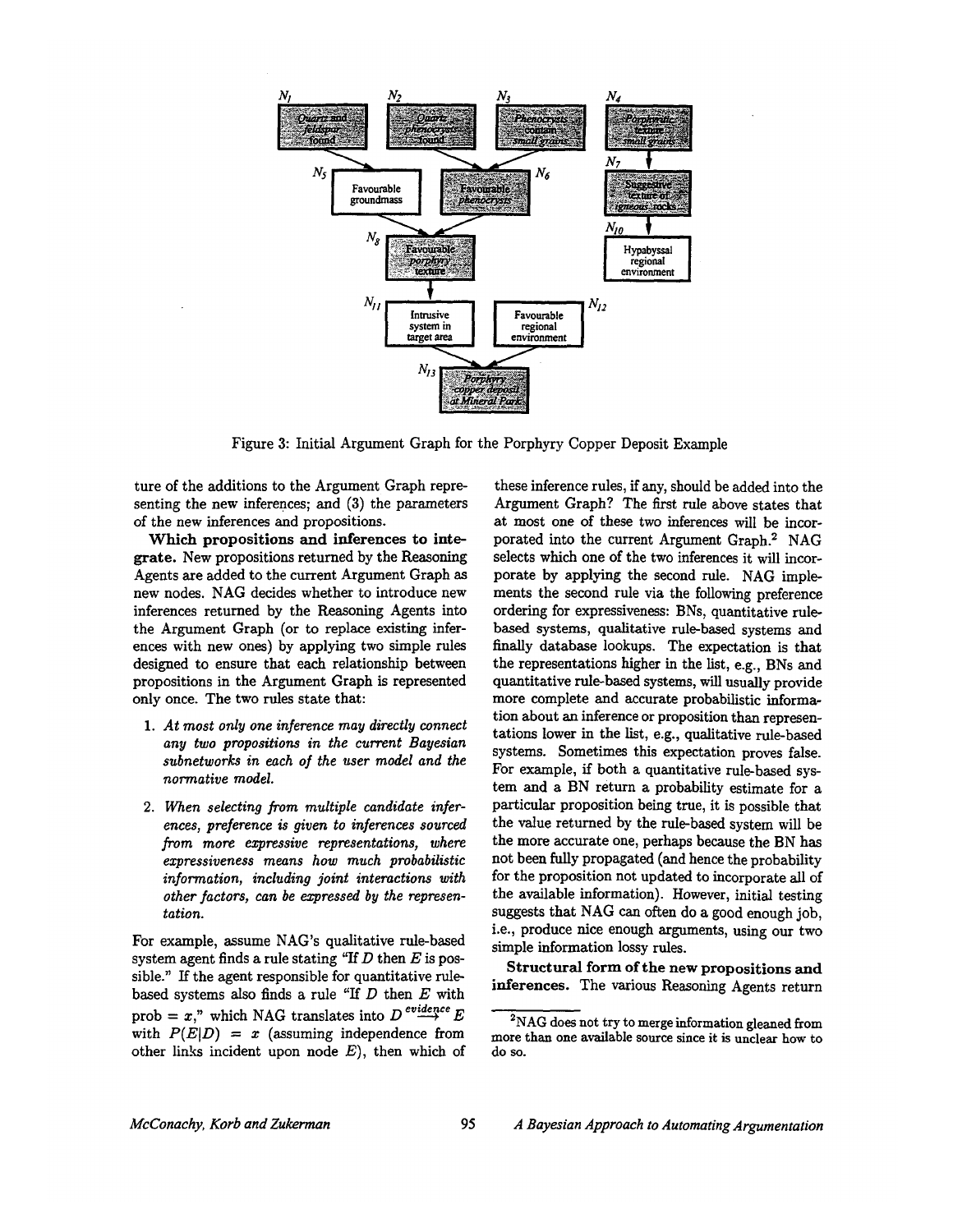argument fragments which take the form of propositions linked by inferences and semantic relations. After the two rules mentioned previously in this section have been applied to determine which of these fragments should be incorporated in the Argument Graph, the selected fragments are added to the Bayesian subnetwork in the appropriate model, e.g., fragments sourced from KBs in the normative model will be added to the subnetwork in the normative model. Inferences in the fragment which are going to replace inferences already in the subnetwork (the new inference is from a more expressive KB than the one currently in the subnetwork, see rule two described previously) are handled in the manner described below.

**Adding parameters for the propositions and inferences.** Incorporating new information about the prior probability of a proposition into the Argument Graph requires that the information returned by a Reasoning Agent be copied to the node in the Argument Graph which corresponds to the KB data point from which the information was sourced. For example, information about priors sourced from a KB in the user model is copied to the corresponding node in the Bayesian subnetwork belonging to the user model. Similarly, information about possible instantiation values for a proposition are also copied to the appropriate proposition in the correct model, e.g., [Fred is a smoker] may be instantiated as TRUE (1.0) or FALSE (0.0). This works so long as the new values are filling gaps in the Argument Graph. However, if the current Argument Graph already contains a prior probability or instantiation value for the proposition under consideration, then that previous value will be retained and the new information ignored.

Adding information to the Argument Graph about joint conditional probabilities associated with new inferences is a harder task. If a Reasoning Agent can provide complete conditional probability information for a new inference which takes into account other inferences that impinge upon the proposition targeted by this inference, then this information is added to the conditional probability matrix for the node containing this proposition in the Argument Graph. However, complete probabilistic information is frequently not available to NAG, in which case the new information (often a simple conditional probability) is assumed to be conditionally independent of the other inferences impinging upon the node in question. Since assuming conditional independence without a good understanding of the domain is dangerous, NAG reports this assumption to its operator interface. This is done so that a human operator can,



Figure 4: Results of node  $N_{12}$  being sent to the Reasoning Agents

then or later, spot where NAG is most likely to have "gone wrong" should one of its arguments appear incorrect. The operator can then edit NAG's KBs to remove the offending inference or to add extra information about the joint conditional probabilities.

#### **3.4.1 Extending the Argument Graph - Example Continued**

The information returned by the Reasoning Agents is incorporated into the Argument Graph. Some of this information will be included in the final Argument Graph presented to the user, e.g., the newly found node  $N_9$  and the link connecting  $N_9 \rightarrow N_{12}$  shown in Figure 4 (nodes  $N_{12}$  and  $N_{13}$ ) and the link between them were already contained in the current Argument graph). Other fragments may also be created during this process, e.g., [presence of igneous rocks]  $\stackrel{evidence}{\longrightarrow}$  [history of high temperature **and pressure conditions],** but are eventually excluded because of their irrelevance to the goal.

Node  $N_9$  and the link  $N_9 \rightarrow N_{12}$  were returned when the Reasoning Agents were passed node  $N_{12}$ for inspection (recall that node  $N_{12}$ , like all of the nodes in the left hand fragment of Figure 3, was previously set as a subgoal to be investigated further). In this example, node  $N_{12}$  is the only subgoal shown in Figure 3 about which NAG could find new information.

### **4 Argument Analysis**

The process of computing the anticipated belief in a goal proposition as a result of presenting an argument starts with the belief in the premises of the Argument Graph and ends with a new degree of belief in the goal proposition. The Analyzer computes the new belief in a proposition by combining the previous belief in it with the result of applying the inferences which precede this proposition in the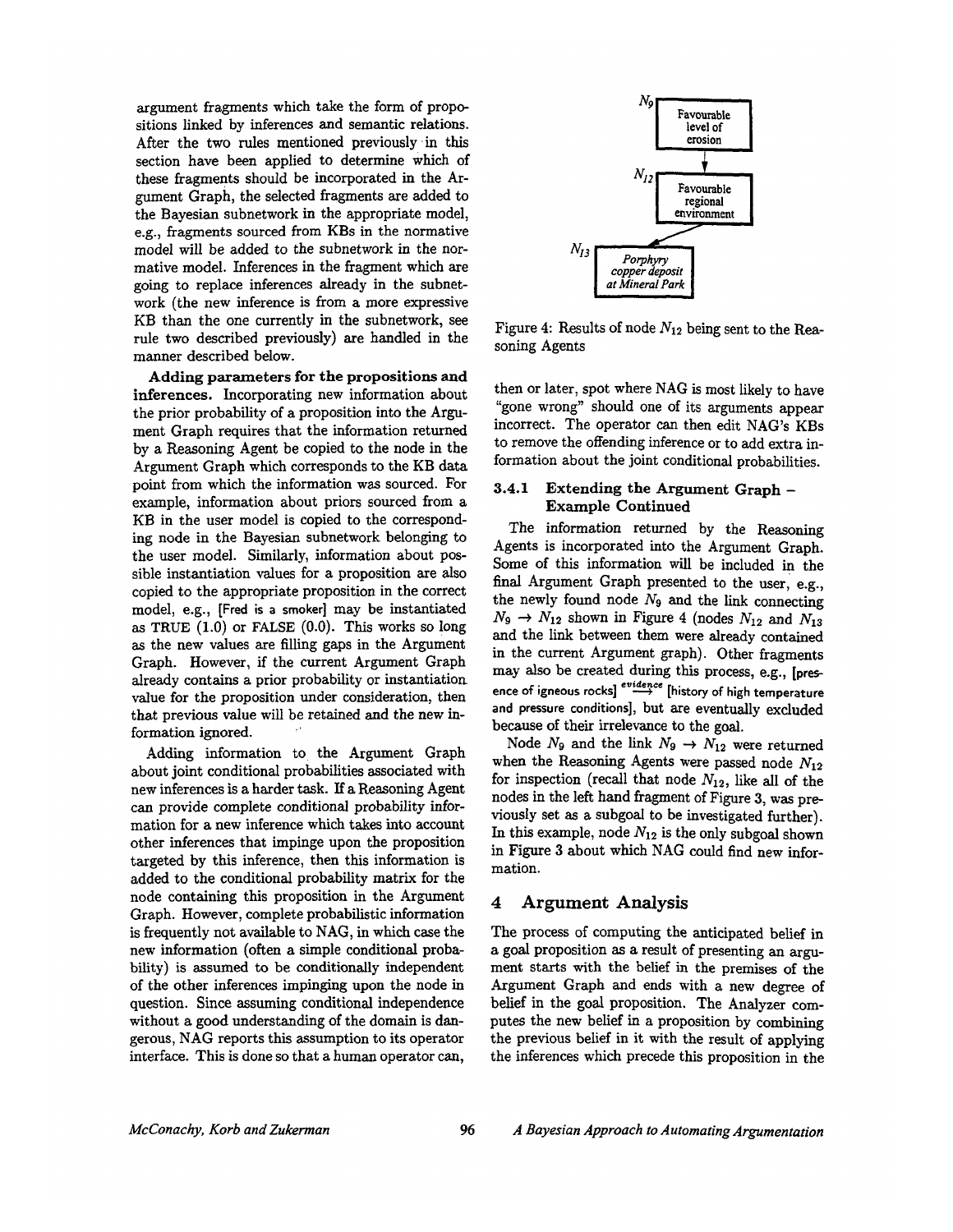Argument Graph. This belief computation process is performed by applying propagation procedures to the Bayesian subnetwork corresponding to the current Argument Graph in the user model and separately to the subnetwork corresponding to the current Argument Graph in the normative model.

In propagating only over the subnetworks initially seeded by the focusing mechanism (Section 3.2) and extended with information returned by the Reasoning Agents (Section 3.4), NAG is ignoring those parts of the complete BNs in the user and normative models not deemed relevant to the current argument. Propagating over the subnetwork corresponding to the current Argument Graph in each of the user model and the normative model is much faster than having to perform propagation over the complete BN in each model, but the trade off is a less accurate estimate of the final belief in the goal proposition. Nonetheless, in a system designed to be interactive, some such trade off is necessary in view of the complexity of Bayesian propagation.

After propagation, the Analyzer returns two measures of an argument's strength: *normative strength,*  which is the effect of an argument on the belief in the goal proposition in the normative model, and *effectiveness,* which is its effect on the user's belief in the goal proposition. Of course, the effectiveness of an argument presented to a user may be quite different from its normative strength. When determining an argument's anticipated effect upon a user, NAG currently takes into account three cognitive errors that humans frequently succumb to: belief bias, overconfidence and the failure to use base rate information (Section 4.1).

After the Analyzer has evaluated the normative strength and effectiveness of the Argument Graph it will return an assessment. This assessment may point out flaws in the argument structure such as insufficient support for some propositions within the Argument Graph and reasoning loops. At present flaws are fixed in the order they are found. The determination of a preferred ordering in which to address flaws in an argument is left for future research.

In the case of an insufficiently supported premise, the target premise is set as a new argument subgoal. This new subgoal is then submitted to the Generator with the currently active subnetworks as its context, in order to generate a new subargument. After integrating the new subargument into the previous subnetworks, the now enlarged Argument Graph is again sent to the Analyzer for inspection. Hence by allowing NAG to complete additional focusinggeneration-analysis cycles, Argument Graphs that are initially unsatisfactory can often be improved. In more extreme cases where additional cycles do not gather any new evidence, altering the parameters of the semantic priming procedure, e.g., increasing the initial clamping value or decreasing the rate of decay, may help NAG identify a new subgoal that can be profitably examined by the Reasoning Agents.

#### **4.1 Modeling Human Weaknesses**

During belief updating in the user model, multiplicative factors are incorporated into the Bayesian update formulas (Neapolitan, 1990) to model the human cognitive weaknesses of belief bias, overconfidence and the base rate fallacy (for a fuller description see Korb *et al.,* 1997). In future we shall model additional prominent features of human inference.

Belief bias is the assessment of an inference as being stronger (weaker) than it is normatively because it supports (undermines) an existing belief (Evans, 1989). To model this effect we employ a function which given the user's prior degree of belief in a proposition provides a multiplicative factor used in any update to that belief. Should the user's prior belief be 0.5, then the multiplicative factor is 1, so that the belief is updated normally. An extreme prior disbelief on the other hand suppresses the impact of supporting evidence via a low multiplier, whereas a strong prior belief enhances that impact via a factor greater than 1. As a result, NAG tends to assume that users will require more and better arguments to be persuaded to change their strongly held beliefs than should be necessary normatively.

Due to overconfidence people tend to exaggerate the probability of very likely events and the improbability of very unlikely events (Lichtenstein *et aL,* 1982). NAG uses this bias to select prior probabilities.for propositions in the user model when it has not been given explicit information about these probabilities, but only frequency information also known to the user. NAG applies an S-curve to convert frequencies into user probabilities (Figure 5). For example, a very low frequency will be mapped into an even smaller prior probability. NAG does not use this S-curve directly when the base rate fallacy applies, since in that case both errors are dealt with at once.

The base rate fallacy is the tendency people have to ignore objective prior probabilities based on frequency data available to them and to replace these probabilities with a uniform probability distribution. A striking example of this is the cab problem described in (Tversky and Kahneman, 1982).

A cab was involved in a hit and run accident at night. Two cab companies, the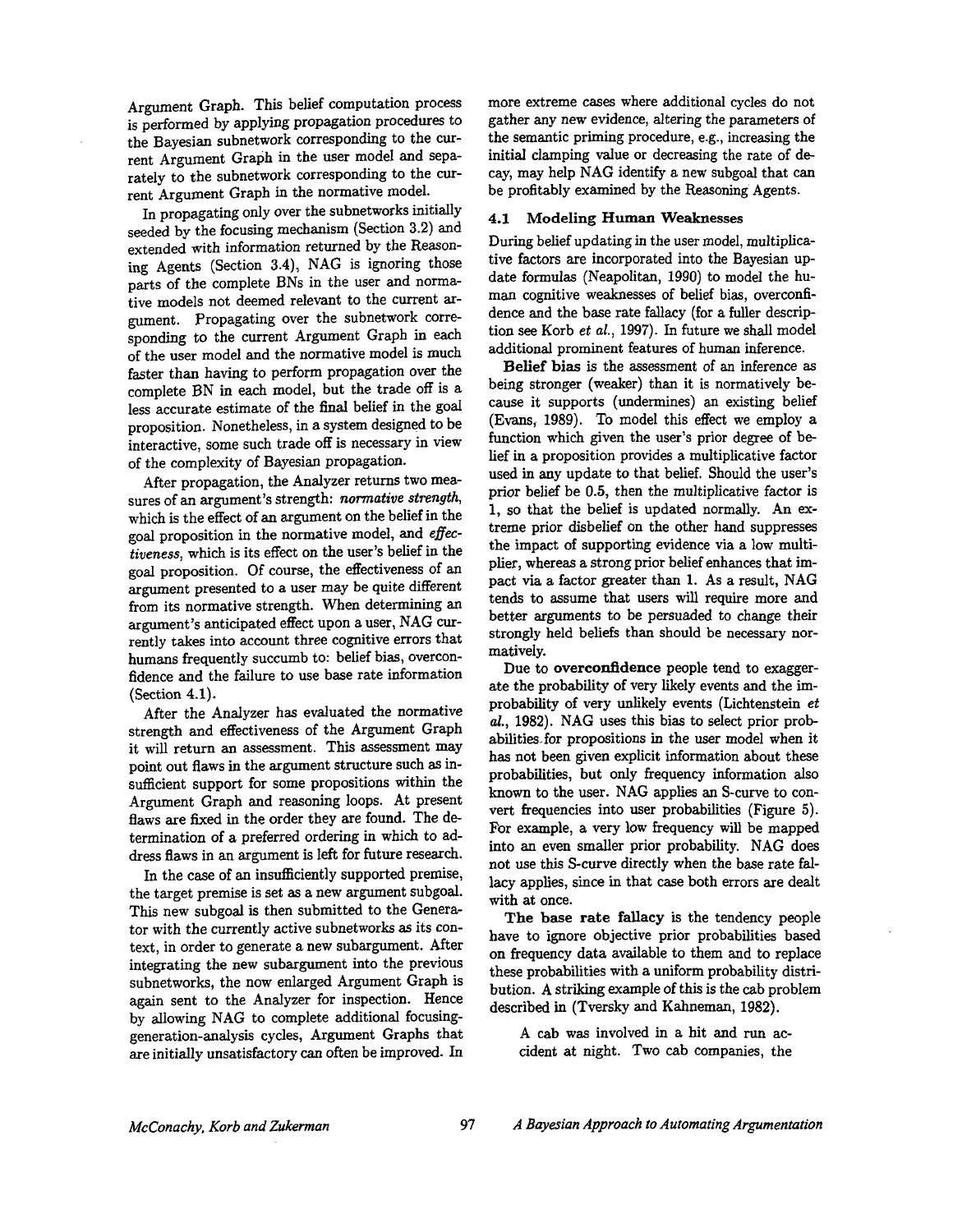

Figure 5: Overconfidence Curve

Green and the Blue, operate in the city. You are given the following data:

- 85% of the cabs in the city are Green and 15% are Blue.
- \* A witness identified the cab as Blue. The court tested the reliability of the witness under the same circumstances that existed on the night of the acci- $\epsilon^{(2)}$ dent and concluded that the witness correctly identified each one of the two colors 80% of the time and failed 20% of the time.

By Bayes theorem the probability that the cab was Blue is 0.41 based on the evidence given. This is because the low prior probability of Blue Cabs (0.15) dominates the computation. $3$  Nevertheless, most people presented with the story respond that the probability that the offending cab was blue is 0.8, a response that would be correct if the prior probabilities were uniformly distributed among the available options. This is characteristic of most people's response to many situations involving uncertainty  $$ they flatten all prior probabilities. In order to accommodate this tendency, NAG computes implicit prior probabilities in the user model using a function that flattens the middle of the belief-frequency graph, thereby reflecting this bias towards uniform priors.

Using the odds-likelihood ratio method (Neapolitan, 1990) with the additional multiplicative factors as described above, we obtain the following update formula:

$$
O(N_{new}|N_1, N_2, \dots, N_n) = O(N_{new})
$$
  
 
$$
\times \prod_{i=1}^n \lambda_i \times \text{belbias}_i \times \text{overconf}_i \times \text{baserate}_i,
$$

where the three biasing factors for each inference

are displayed separately, the evidence nodes  $N_i$  are conditionally independent given the "causal" node  $N_{new}$ , and the likelihood ratio is computed as  $\lambda_i =$  $P(N_i|N_{new})/P(N_i|\neg N_{new})$ . The multiplicative factors for each of *belbias<sub>i</sub>*, overconf<sub>i</sub> and *baserate<sub>i</sub>* are either 1.0, if the particular cognitive weakness is not active for this inference, or derived as above if the weakness is active.<sup>4</sup> The propagation rule for uncertain evidence and the more general formulae used for propagation in singly connected causal networks given in (Neapolitan, 1990) are similarly modified by means of the three multiplicative factors.

#### 4.1.1 Analyzing **the Example**

The argument that can be built at this stage has two main branches: from nodes  $N_1 - N_3$  to node  $N_{13}$ via  $N_{11}$  (Figure 3); and from node  $N_9$  to  $N_{13}$  via  $N_9 \rightarrow N_{12} \rightarrow N_{13}$  (Figure 4). According to the user model, the user is believed to attach great strength to the inferences  $N_1 \rightarrow N_5 \rightarrow N_8$  and  $N_3 \rightarrow N_6 \rightarrow$  $N_8$ , so propagation in the user model leads to an anticipated final belief in the goal node within the target range. However, the anticipated final belief in the goal node in the normative model falls short of the desired normative range.

NAG continues through Steps 7-9 of the Generation-Analysis algorithm, putting the newly added nodes connected to the goal node in the Argument Graph into the current context. On the next cycle through the algorithm (Step 2) a new round of semantic priming is performed. However, in the current example this does not lead to any further nodes being connected to the argument goal. As a consequence, during Step 3 only one new subgoal is tagged, node  $N<sub>9</sub>$ , which was connected to the goal during the last cycle of the algorithm. When node  $N_9$  is then passed to the Reasoning Agents in Step 4, the new link  $N_{10} \rightarrow N_9$  is found and added to the Argument Graph. The resulting Argument Graph is returned to the Analyzer again (Step 5), which determines that the anticipated belief in the goal is now within the target ranges in both models.

The subgraph corresponding to a complete (nonenthymematic) argument generated for this example appears in Figure 6. Node  $N_2$  is omitted because of its weak contribution to the goal, as explained in following section. The focusing and subgoal setting parts of the system managed to find an

<sup>&</sup>lt;sup>3</sup>The computation being  $(.8 \times .15)/(.8 \times .15 + .2 \times .85)$  $= 0.41.$ 

<sup>&</sup>lt;sup>4</sup>At present, the activation of a cognitive weakness or lack thereof is a tag that accompanies each inference in the user model BN. This will support the implementation of a user model which determines the activation or deactivation of a cognitive weakness depending on factors such as a user's expertise in a domain or his/her **level** of alertness.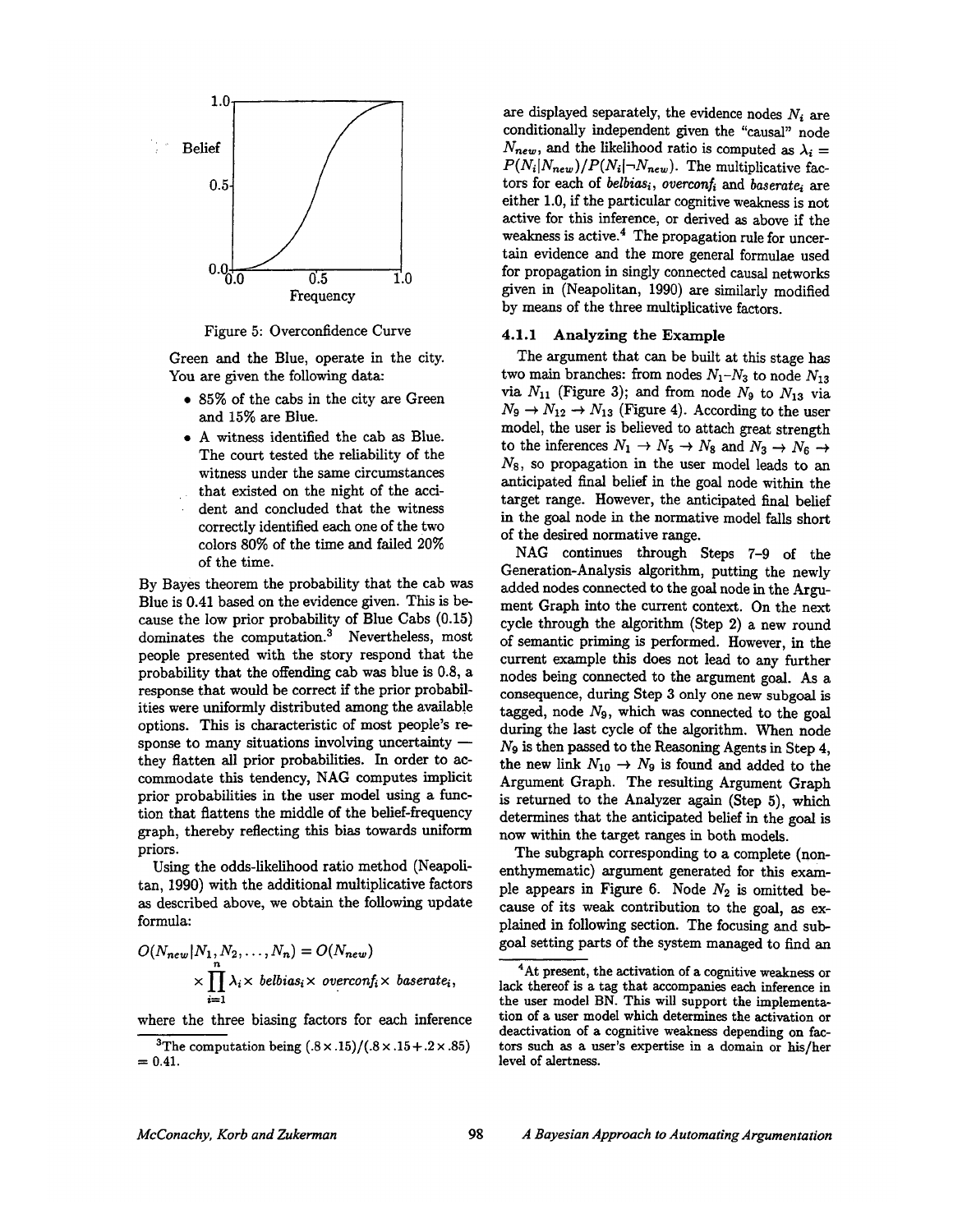acceptable solution to this example problem without even having to fully investigate every proposition in the Argument Graph (nodes  $N_4$ ,  $N_7$  and  $N_{10}$  were never passed to the Reasoning Agents), let alone every proposition in the complete BN in the user model and the complete BN in the normative model. Partial propagation over just the subnetworks corresponding to the Argument Graph in each model also ensured that inferences like [presence of igneous rocks]  $\stackrel{evidence}{\longrightarrow}$  [history of high temperature and pressure conditions], which turned out to be irrelevant for this argument goal, were not propagated over.

## 5 Presentation

After a successful Argument Graph has been built, so that the current Argument Graph now gives an anticipated belief in the goal proposition within the desired ranges in both the normative and user models, then comes the problem of how to present the argument to the user. NAG attempts to minimize the size of the current Argument Graph by searching it for the subargument with the fewest nodes which still yields a degree of belief in the goal proposition that falls inside the target ranges in both the normative model and the user model. During this process, it tries to generate an enthymematic argument by iteratively deleting nodes and invoking the Analyzer to determine whether the belief in the goal proposition in the now smaller Argument Graph still suffices. Frequently this process will be able to simplify the Argument Graph, since upon completion of the focusing-generation-analysis cycles, some of the propositions in the Argument Graph may be supported more strongly than is necessary for the argument to work.

NAG was designed to be a system which generates arguments and receives user arguments. At present, the front-end of the system is not implemented. However, a graphical interface is currently being constructed which allows the user to build and receive arguments in an annotated network form. Methods of rendering the system's output in English are being investigated.

## 6 Conclusion

NAG uses a series of focusing-generation-analysis cycles to build two Bayesian networks (one in the normative model and another in the user model) that contain the information required to construct a nice argument. Partial propagation, performed over the subnetworks in focus (the current Argument Graph), is used to estimate the impact of the resultant argument. Modified Bayesian update rules model three

human cognitive weaknesses.

Any argumentation system must have access to a great deal of domain specific data if it is to generate and analyze arguments well. NAG is no exception, and consequently setting up a good domain, one with sufficient depth and richness to test NAG well, is not trivial. By allowing NAG to use existing knowledge sources where possible, via small Reasoning Agents written to match the various knowledge source types, we have endeavoured to at least partially mitigate this problem.

NAG has been tested on five sample scenarios which generate BNs containing up to about 50 nodes. The use of spreading activation to simulate attention, and the simplifications NAG employs to reduce the time taken to extend and propagate beliefs through the Bayesian subnetworks, lead to a significant reduction in argument generation times compared to trials run with the same BNs not using these techniques. These speed-up methods seem to have little effect on the resulting arguments.

Larger BNs and KBs, which are currently being built, will enable us to test more conclusively the effects of our modifications on the speed of the generation process and the quality of the arguments produced. These richer scenarios will also allow us to better test the effects of our modeling of human cognitive weaknesses. We are currently planning a variety of tests to evaluate the performance of our system. The graphical interface currently under construction and an English generator will be used to test the effect of arguments generated by NAG on users' beliefs. In addition, the English output will be used to compare NAG's arguments with those generated by people and to test how the order of presentation of the points in an argument affects users' beliefs.

## Acknowledgments

This work was supported in part by Australian Research Council grant A49531227.

### References

- J.R. Anderson. 1983. *The Architecture of Cognition.* Cambridge, Massachusetts: Harvard University Press.
- B. Baars. 1987. *A Cognitive Theory of Consciousness.* Cambridge University Press.
- E. Charniak and R.P. Goldman. 1993. A Bayesian model of plan recognition. *Artificial Intelligence*  64(1):53-80.